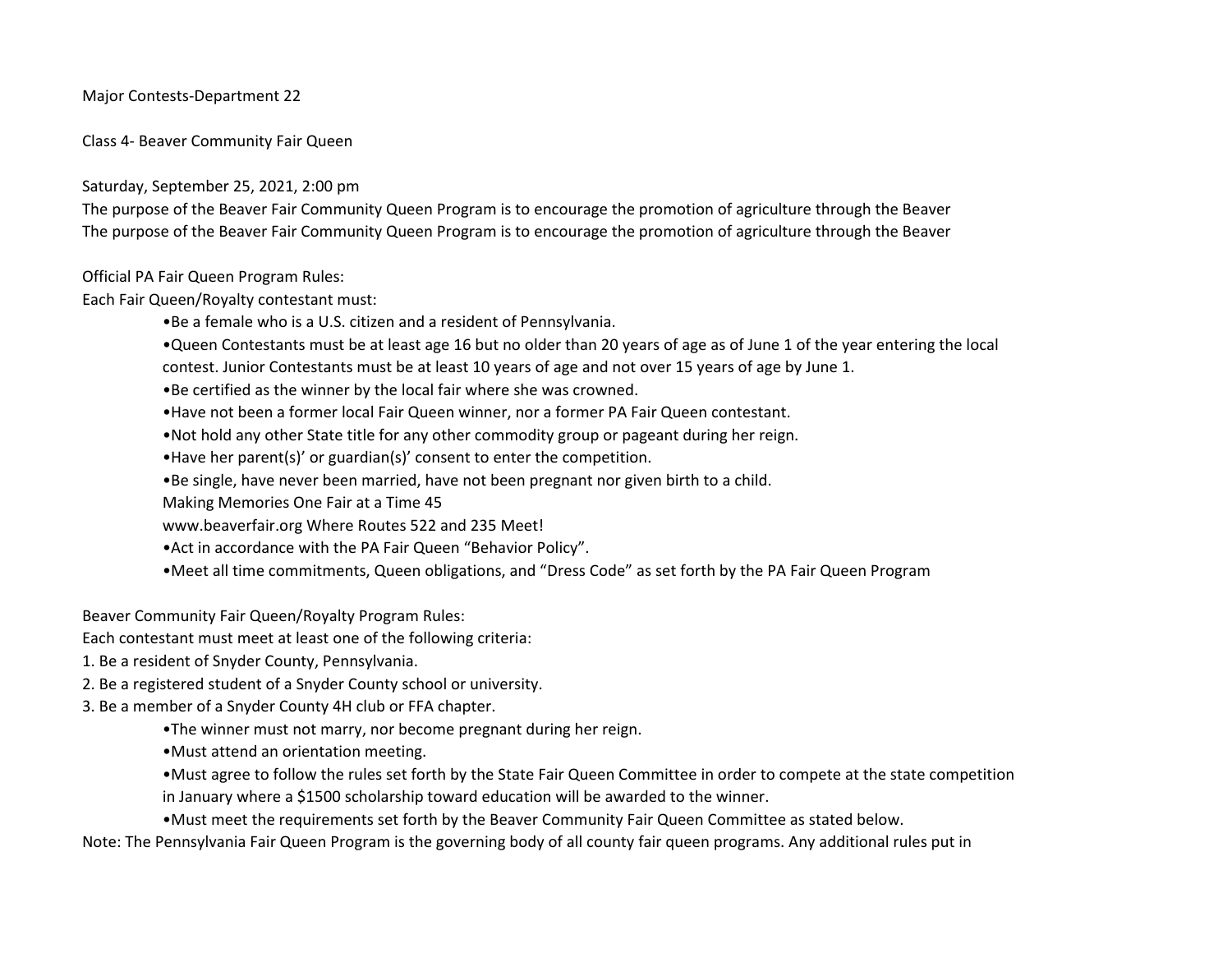place by the Beaver Community Fair Queen Program are additional to the rules set by the PA Fair Queen Program.

### Behavior Policy

The Contest's governing Board shall have the sole discretion to determine whether, in its judgment, the Queen, Alternate, or contestants may continue to participate in the program, in the event that the Board determines that any statement or representation is not true and accurate, or that any action is inconsistent with the rules, standards and dignity of the Program. The following will be considered violations of the Policy and will be grounds for immediate disqualification, dismissal and/or being banned from future Queen competitions:

•Any infractions of any Queen Contest rules.

•Smoking, drinking alcoholic beverages, chewing gum, foul language and/or public displays of affection to dates/boyfriends while wearing the crown and/or sash and representing the Queen Program.

•Engagement in any illegal, unpartisan, unethical, indecent, and/or morally questionable behavior, including but not limited to online representations on the internet such as social networking sites (including but not limited to Facebook, Twitter, Instagram, Pinterest) – members of the Queen Committee reserve the right to view your public social media sites prior to the pageant and during the royalty's reign.

•Use of any illegal controlled dangerous substances or abusing the use of alcohol or other dangerous substances.

•Any defamation of the Queen Contest, its winners and contestants, and the Fair or the PA Fair Queen Program and their Directors and Committee Members, whether it be oral or written. This includes postings on the internet.

•Any uncooperative or unsportsmanlike conduct before, during or after the competition.

•Appearing in crown and banner at any event without an official invitation from an authorized event coordinator or event board member.

# Dress Code

Wearing of the crown and/or sash is to be considered an honor and privilege. The bearer is now an ambassador representing herself, her family, her community, and Fair. While fashion styles may change, good taste does not!

Therefore responsible, appropriate and professional appearance is expected while wearing the crown and sash.

•Attire that is conducive to the specific appearance or event (i.e. business casual, formal, etc.)

•No jeans, sneakers, flip flops or boots. Alterations may be made to this jean-footwear rule only if

severe weather or unsafe conditions exist and the Fair Queen committee's official coordinator or Board Member has

approved an alteration consistent with the professional appearance expectation.

•It is strongly recommended that closed toe shoes be worn when in livestock areas, for safety reasons.

•No visible piercings (other than earrings) or tattoos.

•No outfit that shows cleavage.

•Dresses/skirts must be no shorter than the height of a dollar bill (approx. 2.5") from the bottom of the dress/skirt hem to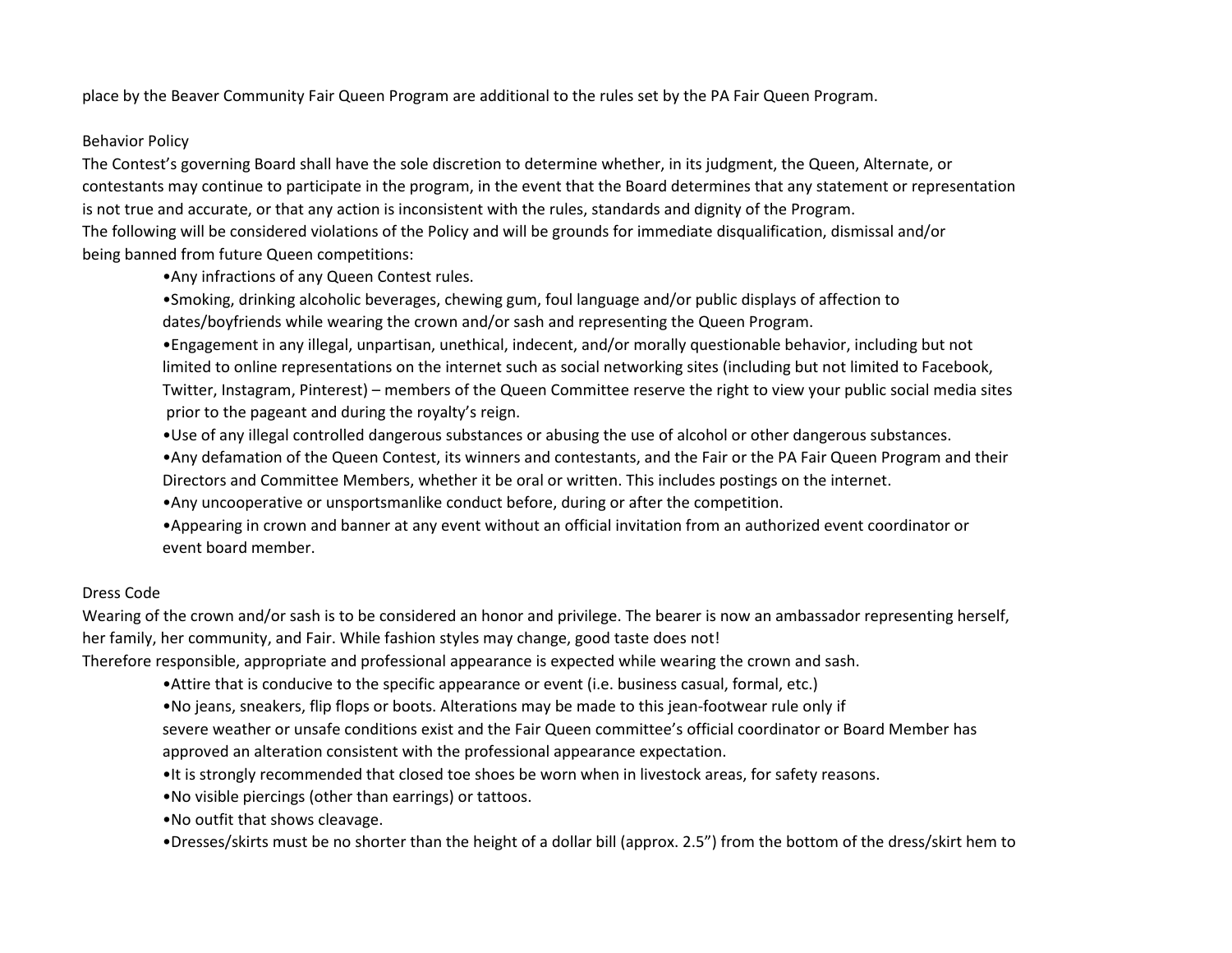the top of the knee cap.

•No clothing that advertises, promotes, or glorifies the use of alcohol, tobacco, drugs, or anything inconsistent with the dignity of the Queen Program.

## Pageant Judging

The pageant consists of off-stage and on-stage portions. Contestants and a parent/guardian must report to the stage no later than 15 minutes prior to the contest start.

# Off-Stage - No entry fee required.

1. Contestants will help with ribbon distribution at youth livestock shows and other activities throughout the week.

2. On Saturday morning of the fair, contestants will be interviewed by a panel of judges, utilizing your biographical information,

knowledge of the fair and agriculture industries, and other questions. Computer presentations are not permitted.

3. Dress in Business Attire.

# On-Stage - All activities will take place at 2pm on Saturday

1. Speech judging and crowning will take place on Saturday afternoon of fair, to be held on the stage. Dress in formal attire (i.e. prom).

- 2. Judging for Queen and Junior contestants will consist of:
	- Presentation of speech on "Why You Should Come To My Fair" (3 to 5 minutes)
	- Written essay of 300 words or less "What My Fair Means to My Community" (Queen Contestants Only)
	- Junior Contestants will answer a random question.
	- Poise, appearance, neatness and ability to communicate.

# Contest Check List:

Application – link located at beaverfair.org under the Queen Contest menu

Queen Contestants Only – Submit an Essay - "What My Fair Means to My Community"

Two (2) Wallet Size photos - required for the State Pageant. Photos will be returned unless you are crowned Queen

The winner and alternate will each receive cash awards of \$500 and \$250 respectively.

The due date for the queen competition application and biography is September 1 - it will not be extended.

Beaver Fair Queen Duties

The winner will reign for one year.

She must be available to attend several functions during the upcoming Beaver Fair.

She must attend and participate in other activities and functions (see Requirements below)

The Queen and Alternate must send a report to the Fair Queen Committee every two months. The report must include information